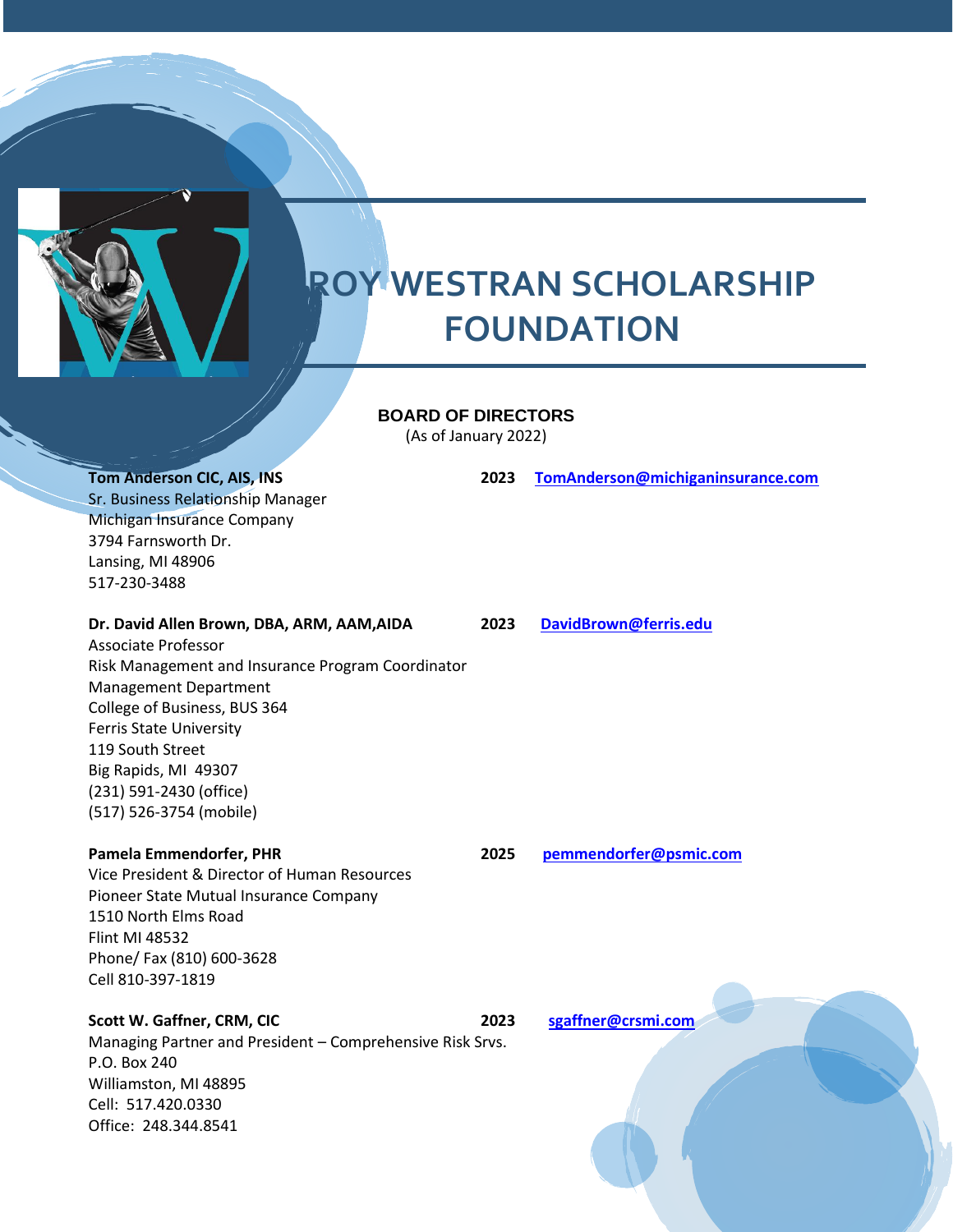

1550 Ridge Rd Chelsea, MI 48118 Cell: 517-614-2661

**Tom Humphreys, CIC, CPCU, CLU, ChFC 2024 thumphreys@olivetcollege.edu** Director, The Risk Management and Insurance Center Olivet College 311A Mott Academic Center 320 S. Main St. Olivet, Michigan 49076 Office 269-749-7612 Cell: 616.901.6761

(810) 623-9395 cell

COO, Kapnick & Company 1201 Briarwood Circle Ann Arbor, MI 48104 Direct: 517-265-1890 Cell: 517-260-6363

**Al Gileczek CPCU, ARM 2024 czekin@yahoo.com**

**David Johnson, CPCU 2025 [davidbj7796@gmail.com](mailto:davidbj7796@gmail.com)**

**Mike Kapnick, CPA,** Treasurer **2024 [mike.kapnick@kapnick.com](mailto:mike.kapnick@kapnick.com)**

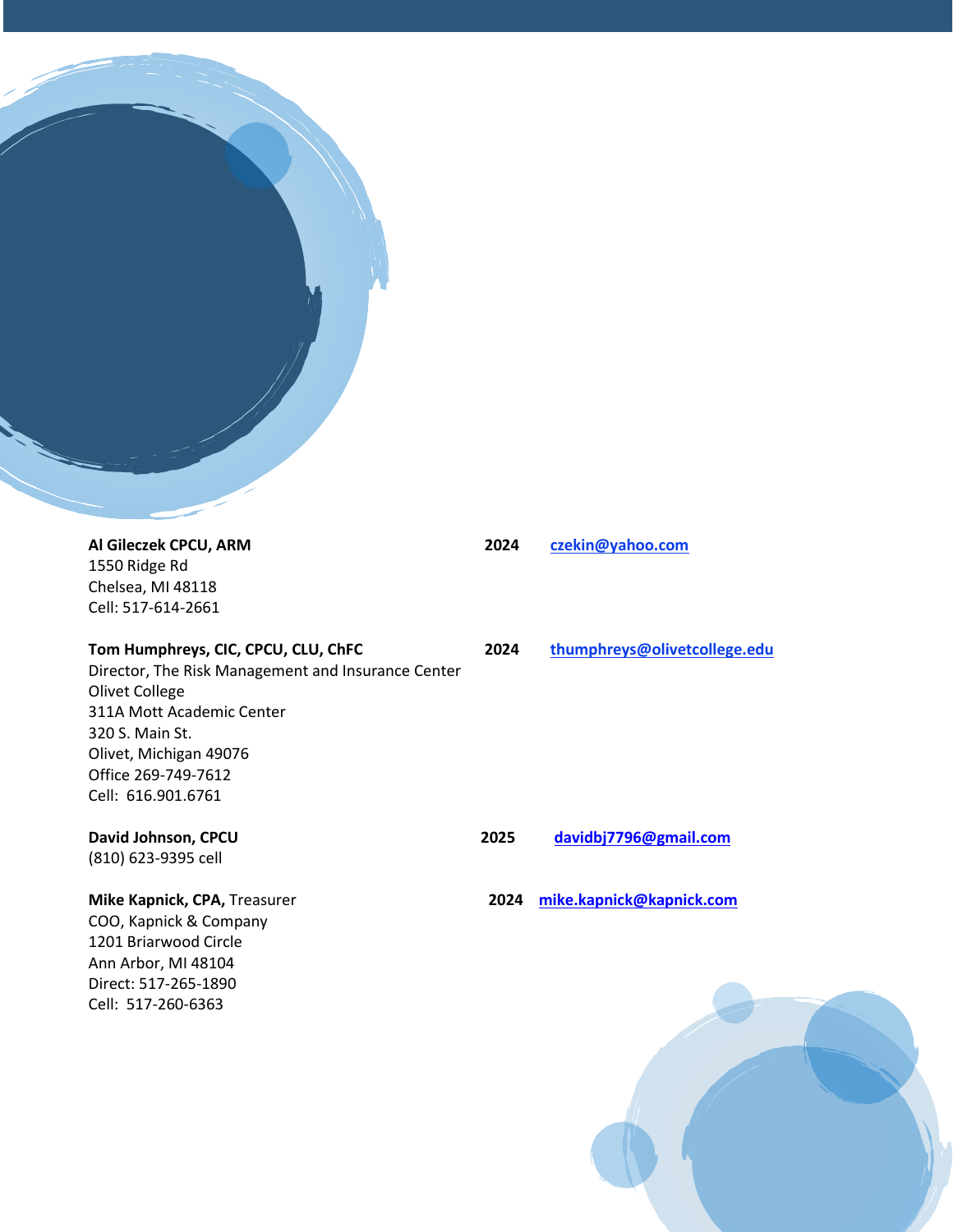### **Carl Lickley, CPCU, CIC, ARe 2024** coolcarl5@att.net 317-776-2888

### **Jim Peabody**

President, Peabody Insurance Agency, Inc. **2023 [jpeabody@peabodyinc.com](mailto:jpeabody@peabodyinc.com)** 265 N. Alloy Drive, Suite 100 Fenton, MI 48430 Cell:810.908.1583 Office: 810.629.1504

**Grace Peabody**  Partner, Peabody Insurance Agency, Inc. **2024 gpeabody@peabodyinc.com** 265 N. Alloy Drive, Suite 100 Fenton, MI 48430 Cell: 810.908.1869 Office: 810.629.1504

Senior Attorney MacArthur & Associates P.C. 2731 S. Adams Rd Suite 200 Rochester Hills, MI 48309-3103 Cell: 248.930.4734 Direct: 248.844.9043 Fax: 248.844.9071

2735 Parklawn Drive Brighton, MI 48114 313-510-4158 (cell)

2250 Haslett Rd Williamston, MI 48895 517-763-9406 (cell) 517-655-1295 (home)

**Jason Steinert 2025 [jsteinert@hanover.com](mailto:jsteinert@hanover.com)** Zone Vice President – Hanover / Citizens Insurance 808 North Highlander Way Howell, MI 48843 517-540-4107 (office) 908-230-9300 (cell) **Office Assistant:**  Monica Reske – [mreske@hanover.com](mailto:mreske@hanover.com) – 517-540-4252

**Danielle F. Susser 2024 [dsusser@macarthurlawfirm.com](mailto:dsusser@macarthurlawfirm.com)**

**Tom Westran,** Chairman **2025 [twestran@comcast.net](mailto:twestran@comcast.net)**

**Mike Maurer, CPCU, CIC, CAWC** - Secretary **2025 [mike.maurer@accidentfund.com](mailto:mike.maurer@accidentfund.com)**